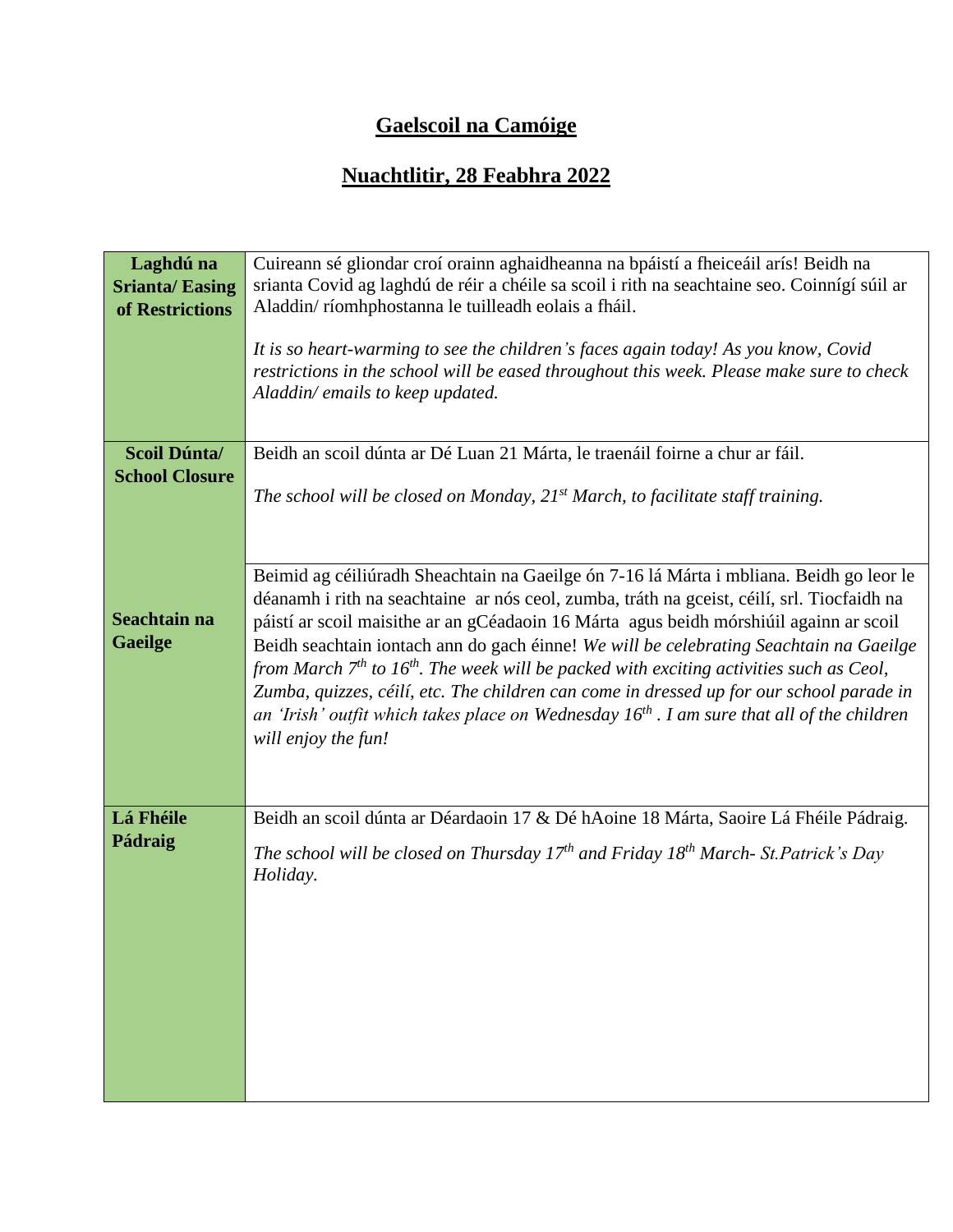| Lá na Leabhar/<br><b>World Book</b><br>Day                   | Beidh Lá na Leabhar á cheiliúradh againn ar an Déardaoin, 3 Márta. Beidh<br>gníomhaíochtaí difriúla ar siúl ag na páistí chun an léitheoireacht a spreagadh.<br>Gheobhaidh gach páiste dearbhán chun leabhair a cheannach freisin. Is lá álainne seo a<br>chuireann i gcuimhne dúinn ar fad an tábhacht a bhaineann le léitheoireacht agus<br>taitneamh a bhaint as leabhair.<br><b>World Book Day</b> will be celebrated on Thursday the 3rd March. All classes will be<br>enjoying different activities to promote and encourage reading. Each child will also<br>receive a voucher towards the cost of a book! This is a special day where we are<br>reminded of the importance of reading and of the enjoyment of a good book! |
|--------------------------------------------------------------|------------------------------------------------------------------------------------------------------------------------------------------------------------------------------------------------------------------------------------------------------------------------------------------------------------------------------------------------------------------------------------------------------------------------------------------------------------------------------------------------------------------------------------------------------------------------------------------------------------------------------------------------------------------------------------------------------------------------------------|
| <b>Na</b><br>Sacraimintí/<br><b>The</b><br><b>Sacraments</b> | Mar is eol daoibh, beidh An Chéad Chomaoineach Naofa Rang 2 ar siúl ar 7 Bealtaine<br>ag 12.00 i Séipéal Muire gan Smál. Níl dáta go fóill don Chéad Fhaoistin. I mbliana,<br>beiimid ag cloí le Polasaí na Deoise, féach ar an nasc thíos.<br>As you know, the date for First Holy Communion is the 7th May at 12.00 at the Church<br>of the Immaculate Conception. There has been no date issued for First Confession. This<br>year, the policy from the Archdiocese of Dublin will be followed. Please click on the link<br>below for more information.                                                                                                                                                                         |
|                                                              | Beidh an Múinteoir Ranga ag leanúint an clár Reiligiún, I nGra Dé, mar is gnáth.<br>Múinteoir Sinéad will be following the usual Religion Programme, InGrá Dé, in class.<br>Beidh réitiúcháin don dá shearmóin déanta ag na dátaí luaite. Preparation for both<br>Sacramental Ceremonies will take place in the class, after school, at the dates shown<br>below, with Múinteoir Sinéad and Fr. Padraig.<br>Dé Luain 28 Feabhra 2.45-3.30                                                                                                                                                                                                                                                                                          |
|                                                              | Dé Luain 14 Márta 2.45-3.30                                                                                                                                                                                                                                                                                                                                                                                                                                                                                                                                                                                                                                                                                                        |
|                                                              | Dé Luain 28 Márta 2.45-3.30                                                                                                                                                                                                                                                                                                                                                                                                                                                                                                                                                                                                                                                                                                        |
|                                                              | Dé Luain 25 Aibreán 2.45-3.30<br>Dé Céadaoin 4 Bealtaine 2.45-3.30                                                                                                                                                                                                                                                                                                                                                                                                                                                                                                                                                                                                                                                                 |
|                                                              | https://dublindiocese.ie/wp-content/uploads/2012/10/Diocesan-Policy-First-<br>Communion-First-Reconciliation.pdf                                                                                                                                                                                                                                                                                                                                                                                                                                                                                                                                                                                                                   |
|                                                              | Tá fáilte roimh thuismitheoirí cabhrú agus páirt a ghlacadh sa réitiúcháin. Téigh i                                                                                                                                                                                                                                                                                                                                                                                                                                                                                                                                                                                                                                                |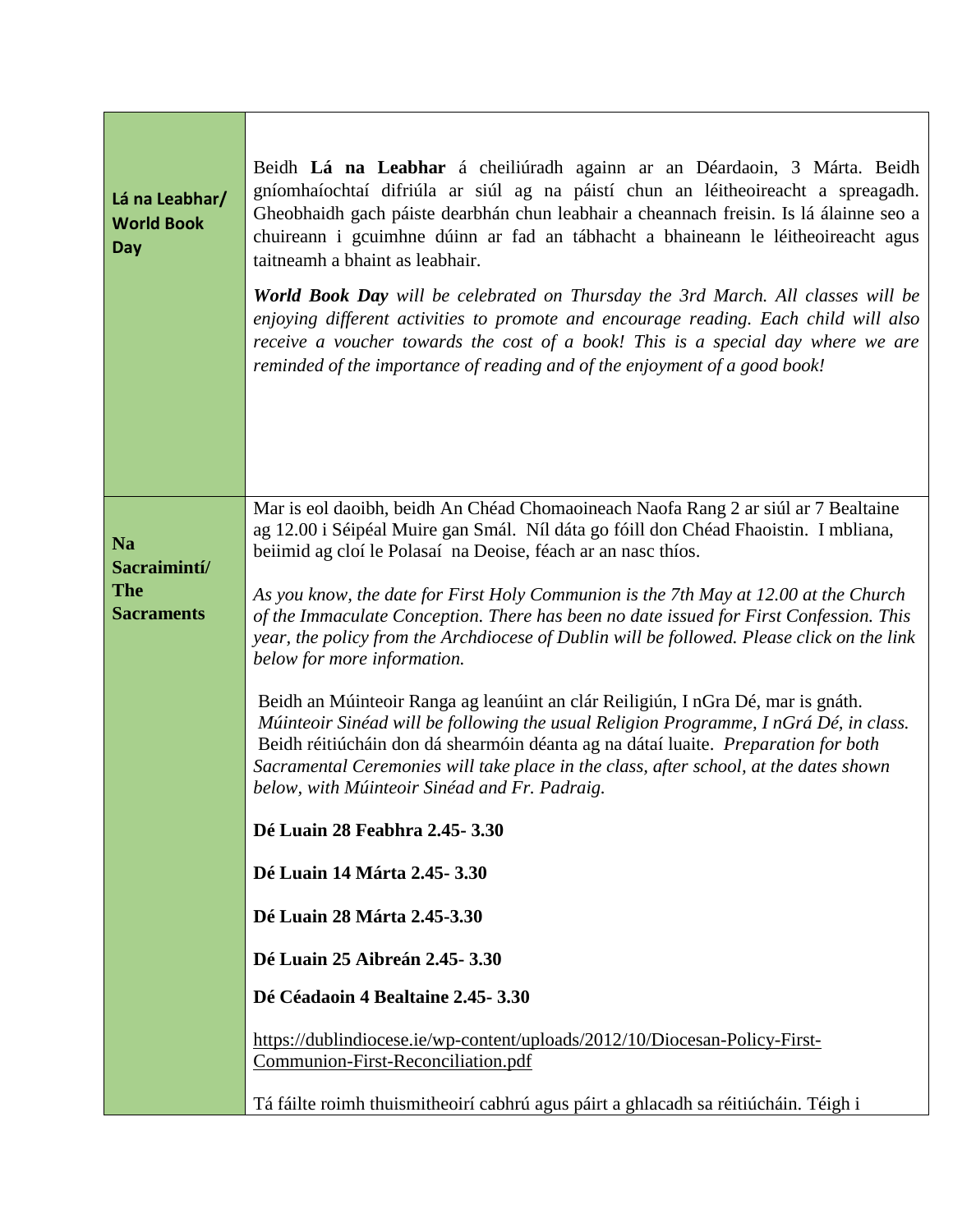|                                 | dteagmháil le Miriam nó leis an scoil más mbionn leat cabhrú leis an rang. Parents are<br>very welcome to become involved in the preparation. Please contact Miriam or the<br>school, if you would like to help in the preparation.                                                                                                                                                                                                                                                                                                |
|---------------------------------|------------------------------------------------------------------------------------------------------------------------------------------------------------------------------------------------------------------------------------------------------------------------------------------------------------------------------------------------------------------------------------------------------------------------------------------------------------------------------------------------------------------------------------|
|                                 | Tá sé tábhachtach go nglacann tuismitheoirí ról gníomhach ag réitiú na bpáistí don<br>Chéad Chomaoineach. Cabhraigh le do pháiste na paidreacha a fhoghlaim agus labhair le<br>do pháiste faoi míniú na saicriminte. You can make this an extra special occasion by<br>helping your child to learn prayers, practice the order of mass and teach them how to<br>bless themselves. Talking and discussing the meaning of the sacraments will help<br>parents and child to prepare and to look forward to this special day together. |
|                                 | Reminder from the Parish:                                                                                                                                                                                                                                                                                                                                                                                                                                                                                                          |
|                                 | The Sacramental Registration forms for those wishing to receive the Sacraments of First<br>Reconciliation, First Holy Communion and Confirmation in our Parish this year are<br>now available on our Parish website.                                                                                                                                                                                                                                                                                                               |
|                                 | Parents are invited to register their children with the Parish if they wish them to receive<br>these Sacraments.                                                                                                                                                                                                                                                                                                                                                                                                                   |
|                                 | The registration forms are available at www.clondalkinparish.com                                                                                                                                                                                                                                                                                                                                                                                                                                                                   |
|                                 | The link is in the menu column on the left hand side of the webpage.                                                                                                                                                                                                                                                                                                                                                                                                                                                               |
|                                 | The closing date for registration is 28th February 2022.                                                                                                                                                                                                                                                                                                                                                                                                                                                                           |
| <b>Peil/Football</b>            | Beidh cluiche peile ag na cailíní Dé Céadaoin, 2 Márta ag 2.00i.n thuas ar Bhóthair na<br>Mainistreach. Beidh cluiche ag na buachaillí ar an Déardaoin 3 Márta ag 2.00i.n ag an<br>ionad céanna chomh maith. A thuilleadh eolais le teacht.                                                                                                                                                                                                                                                                                        |
|                                 | The girls Football Team will have a match on Wednesday $2^{nd}$ March at 2.00pm on the<br>Monastery Raod. The boy's team will also have a match on Thursday 3 <sup>rd</sup> March, 2.00pm<br>on the Monastery Road.                                                                                                                                                                                                                                                                                                                |
|                                 | Tar éis chinneadh an Rialtais an 19 Eanáir 2022 tá lá saoire poiblí á thabhairt ar an 18                                                                                                                                                                                                                                                                                                                                                                                                                                           |
| Lá Saoire Bainc<br>2022/ Public | Márta 2022 mar aitheantas ar iarrachtaí an phobail i gcoitinne agus oibrithe thúslíne na<br>hÉireann le linn na paindéime COVID-19 agus i gcuimhne orthu siúd a chaill a mbeatha<br>de dheasca na paindéime COVID-19.                                                                                                                                                                                                                                                                                                              |
| <b>Holiday</b>                  | Ina theannta sin tá cinneadh déanta ag an Rialtas chomh maith go mbeidh lá saoire poiblí<br>bliantúil nua ó 2023 mar cheiliúradh ar Imbolc/Lá Fhéile Bríde, a thionólfar ar an gcéad<br>Luan i ngach Feabhra, ach amháin sa chás go dtiteann an 1ú lá d'Fheabhra ar an Aoine,                                                                                                                                                                                                                                                      |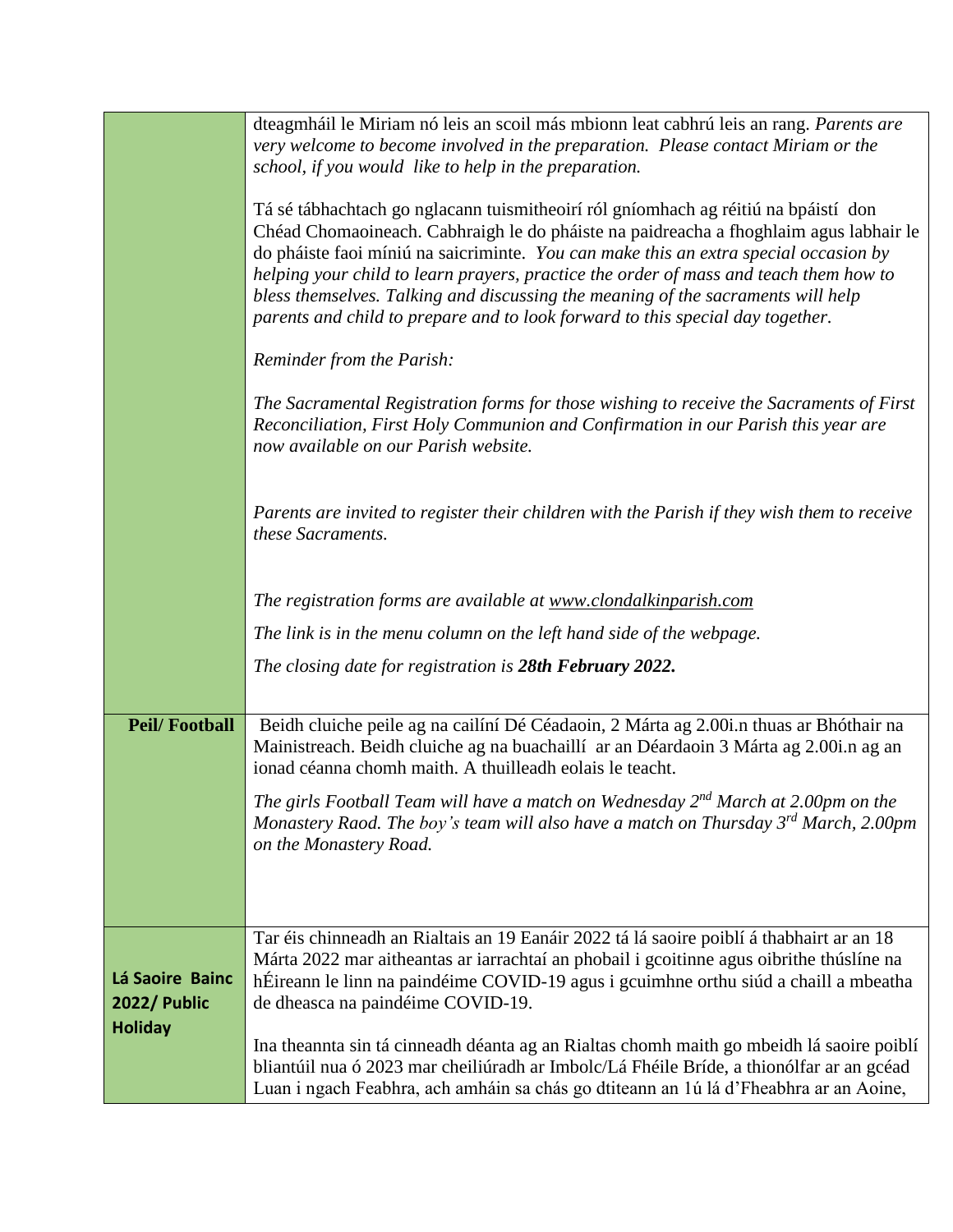|               | agus sa chás sin beidh an lá sin ina lá saoire poiblí. Is ar an Luan 6 Feabhra 2023 a<br>bheidh an chéad lá saoire poiblí sin. Laghdófar an scoilbhliain ó 183 go 182 lá do<br>bhunscoileanna agus ó 167 go 166 lá d'iarbhunscoileanna. Beidh sé seo i bhfeidhm don<br>scoilbhliain reatha 2021/22.                                                                                                                                                                                                                                                                               |
|---------------|-----------------------------------------------------------------------------------------------------------------------------------------------------------------------------------------------------------------------------------------------------------------------------------------------------------------------------------------------------------------------------------------------------------------------------------------------------------------------------------------------------------------------------------------------------------------------------------|
|               | Toisc go raibh Gaelscoil na Camóige le dúnadh ar 18 Márta de réir ar bhféilire, tá lá saor<br>sa bhreis againn. Mar sin, beidh an scoil ag dúnadh ar 29 Meitheamh, in ionad 30<br>Meitheamh ag deireadh na scoilbliana.                                                                                                                                                                                                                                                                                                                                                           |
|               | Following the Government decision of the 19 <sup>th</sup> January 2022 a public holiday is to be<br>held on 18 March 2022 in recognition of the efforts of the general public and Ireland's<br>frontline workers during the COVID-19 pandemic and in remembrance of people who<br>lost their lives due to the COVID-19 pandemic.                                                                                                                                                                                                                                                  |
|               | In addition the Government has also decided that there will be a new annual public<br>holiday from 2023 in celebration of Imbolc/St Brigid's day, which will be the first<br>Monday in every February, except where the 1st day of February happens to fall on a<br>Friday, in which case that day will be a public holiday. The first such public holiday will<br>be Monday 6 February 2023. The school year will reduce from 183 to 182 days for<br>primary schools and 167 to 166 days for post primary schools. This will take effect for<br>the current school year 2021/22. |
|               | Gaelscoil na Camoige had previously decided to close on the $18th$ March, therefore we<br>have an extra day's holiday available.                                                                                                                                                                                                                                                                                                                                                                                                                                                  |
|               | We have decided to close on Wednesday 29th June, instead of Thursday 30th as<br>previously planned. The last day of school year, will be the 29th June.                                                                                                                                                                                                                                                                                                                                                                                                                           |
| <b>CAIRDE</b> | Dia daoibh,                                                                                                                                                                                                                                                                                                                                                                                                                                                                                                                                                                       |
|               | We hope you all had a great mid term break and feel refreshed and happy to be back!                                                                                                                                                                                                                                                                                                                                                                                                                                                                                               |
|               | You will see that all the magnetic games and chalkboards have now been attached to<br>the outer walls of the classrooms. Hopefully the children talked about them before the<br>half term break. We're sure the children will get creative with them and the games will<br>develop into new versions before long.<br>We have now ordered a 4 sink mud kitchen from @weemudkitchencompany for the                                                                                                                                                                                  |
|               | infant classes and this should arrive well in time for the summer term when the weather<br>gets warmer.                                                                                                                                                                                                                                                                                                                                                                                                                                                                           |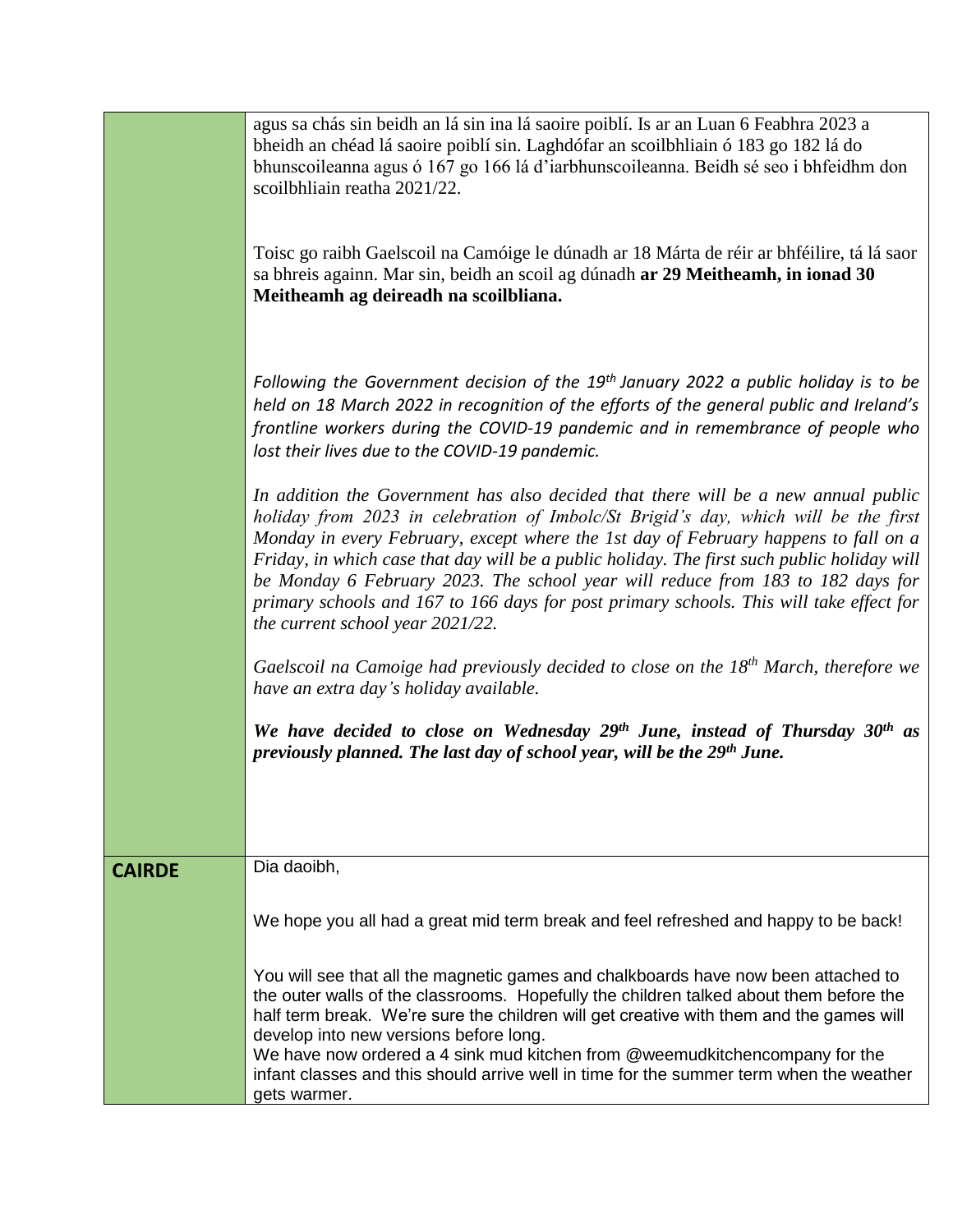|                                                          | If you are not on the Whatsapp groups a link to the Cairde meeting minutes are<br>attached below. We will aim to have another meeting nearer Easter time.<br>GRMA,<br>Cairde<br>cairdecamoige@gmail.com<br>Minutes - Cairde Zoom Meeting 24.01.22.pdf<br>(https://drive.google.com/file/d/126Jt167QkbqxTmZmgpWKrPEoCAHLT77D/view?usp=sharing)                                                                                                                                                                                                                                                                                                                                                                                                                                    |
|----------------------------------------------------------|----------------------------------------------------------------------------------------------------------------------------------------------------------------------------------------------------------------------------------------------------------------------------------------------------------------------------------------------------------------------------------------------------------------------------------------------------------------------------------------------------------------------------------------------------------------------------------------------------------------------------------------------------------------------------------------------------------------------------------------------------------------------------------|
| Céadaoin an<br>Luaithrigh<br><b>Ash</b><br>Wednesday     | Tá an Carghas ag tosnú an seachtain seo. Beidh pancóga againn ar Mháirt na hInide<br>agus dar ndóigh beidh Céadaoin na Luaithrigh ann an lá dar gcionn. Tá súil againn am a<br>fháil le linn shéasúr an Charghais machnamh a dhéanamh ar ár saol (tá sé fíor-dheacair é<br>sin a dhéanamh sa saol gnóthach seo!!). Beidh Ranganna a 2 agus a 6 ag freastal ar<br>Aifreann gach Céadaoin le linn an Charghais i gCnoc Mitin.<br>This week sees the start of Lent. Tuesday is Shrove Tuesday (pancakes – yum, yum!!)<br>and Wednesday is Ash Wednesday. We hope that this Lenten season will give us all a<br>chance to reflect – so hard to get time for this in such a busy world! $2^{nd}$ and $6^{th}$ Classes<br>will attend mass every Wednesday in Knockmitten during Lent. |
| <b>FBIS-Inschool</b><br><b>Management</b><br><b>Team</b> | Comhgairdeas leis an Múinteoir Bríd, atá mar bhall nua den Fhoireann Bainistíochta<br>Inscoile. Táim ag súil go mór le h-oibriú in éineacht lei ar an bhfoireann bainistíochta<br>agus í anois mar Phríomhoide Cúnta sa scoil<br>Congratulations to Múinteoir Bríd, our newest member of the In-school Management<br>Team. We are looking forward to working alongside Bríd, in her new role as Assistant<br>Principal.                                                                                                                                                                                                                                                                                                                                                          |